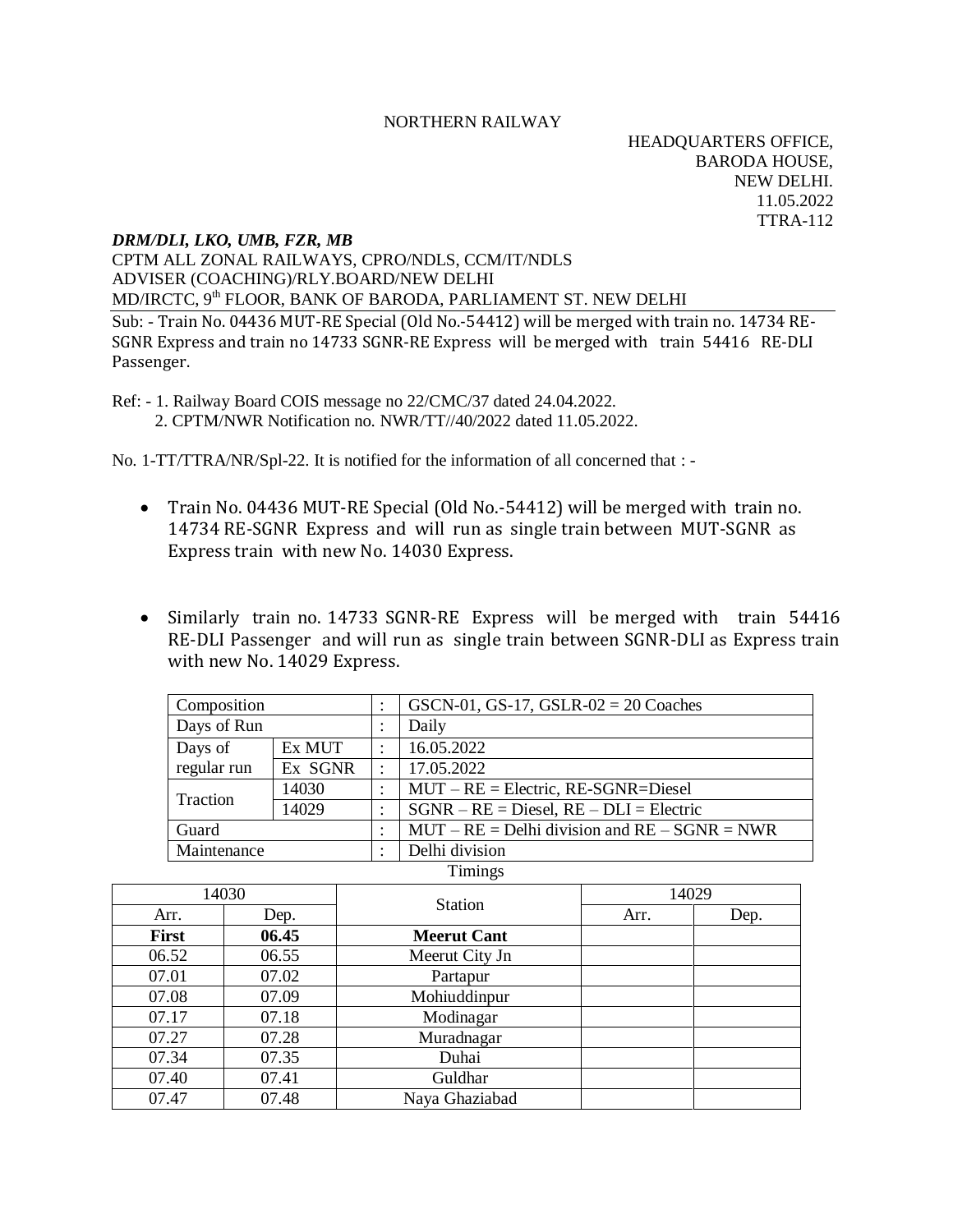| 08.08                    | 08.10                        | Ghaziabad                   |       |       |
|--------------------------|------------------------------|-----------------------------|-------|-------|
| 08.19                    | 08.20                        | Sahibabad                   |       |       |
| 08.26                    | 08.27                        | Chander Nagar H             |       |       |
| 08.30                    | 08.31                        | Anand Vihar H               |       |       |
| 08.35                    | 08.36                        | Mandawali Chander Vihar H   |       |       |
| 08.43                    | 08.44                        | <b>Tilak Bridge</b>         |       |       |
| 08.47                    | 08.48                        | Shivaji Bridge              |       |       |
| 09.00                    | 09.05                        | New Delhi                   |       |       |
| 09.11                    | 09.12                        | Sadar Bazar                 |       |       |
| 09.19                    | 09.20                        | Delhi Kishanganj            |       |       |
| 09.24                    | 09.25                        | Vivekanandpuri              |       |       |
| 09.29                    | 09.30                        | Daya Basti                  |       |       |
| $\overline{\phantom{a}}$ | $\overline{\phantom{a}}$     | Delhi                       | 15.40 |       |
| $\overline{\phantom{0}}$ | $\qquad \qquad \blacksquare$ | Delhi Sarai Rohilla         | 15.06 | 15.07 |
| 09.37                    | 09.38                        | Patelnagar                  | 14.57 | 14.58 |
| 09.48                    | 09.50                        | Delhi Cantt                 | 14.44 | 14.45 |
| 09.57                    | 09.58                        | Palam                       | 14.35 | 1436  |
| 10.04                    | 10.05                        | Shahabad Muhammadpur H      | 14.30 | 14.31 |
| 10.09                    | 10.10                        | Bijwasan                    | 14.25 | 14.26 |
| 10.18                    | 10.19                        | Gurgaon                     | 14.18 | 14.19 |
| 10.25                    | 10.26                        | Basai Dhankot               | 14.12 | 14.13 |
| 10.32                    | 10.33                        | Garhi Harsaru Jn            | 14.05 | 14.06 |
| 10.42                    | 10.43                        | Patli                       | 13.56 | 13.57 |
| 10.49                    | 10.50                        | Taj Nagar                   | 13.51 | 13.52 |
| 10.55                    | 10.56                        | Jataula Jori Sampka         | 13.45 | 13.46 |
| 11.03                    | 11.04                        | Pataudi Road                | 13.39 | 13.40 |
| 11.10                    | 11.11                        | Inchhapuri                  | 13.32 | 13.33 |
| 11.18                    | 11.19                        | Khalilpur                   | 13.24 | 13.25 |
| 11.25                    | 11.26                        | Kumbhawas Mundhalia Dabri H | 13.18 | 13.19 |
| 12.10                    | 12.50                        | Rewari                      | 12.00 | 13.10 |
| 13.02                    | 13.03                        | Kishangarh Balawas          | 11.20 | 11.21 |
| 13.10                    | 13.12                        | Jatusana                    | 11.11 | 11.12 |
| 13.26                    | 13.28                        | Kosli                       | 10.57 | 10.58 |
| 13.34                    | 13.36                        | Sudhrana                    | 10.49 | 10.50 |
| 13.46                    | 13.48                        | Jharli                      | 10.39 | 10.40 |
| 13.56                    | 13.57                        | Patuwas Mehrana             | 10.30 | 10.31 |
| 14.04                    | 14.06                        | Charkhi Dadri               | 10.19 | 10.21 |
| 14.19                    | 14.21                        | Manheru                     | 10.06 | 10.07 |
| 14.35                    | 14.40                        | Bhiwani                     | 09.50 | 09.55 |
| 14.48                    | 14.49                        | Sui                         | 09.29 | 09.30 |
| 14.59                    | 15.00                        | Bawani Khera                | 09.19 | 09.20 |
| 15.10                    | 15.11                        | Jita Kheri                  | 09.04 | 09.05 |
| 15.16                    | 15.17                        | <b>Aurang Nagar</b>         | 08.58 | 08.59 |
| 15.24                    | 15.26                        | Hansi                       | 08.47 | 08.49 |
| 15.35                    | 15.36                        | Mayar                       | 08.39 | 08.40 |
| 15.41                    | 15.43                        | Satrod                      | 08.30 | 08.32 |
| 16.05                    | 16.15                        | Hisar                       | 07.35 | 08.20 |
| 16.25                    | 16.26                        | Nyolikalan                  | 07.23 | 07.24 |
| 16.33                    | 16.34                        | Jakhodlkhera                | 07.16 | 07.17 |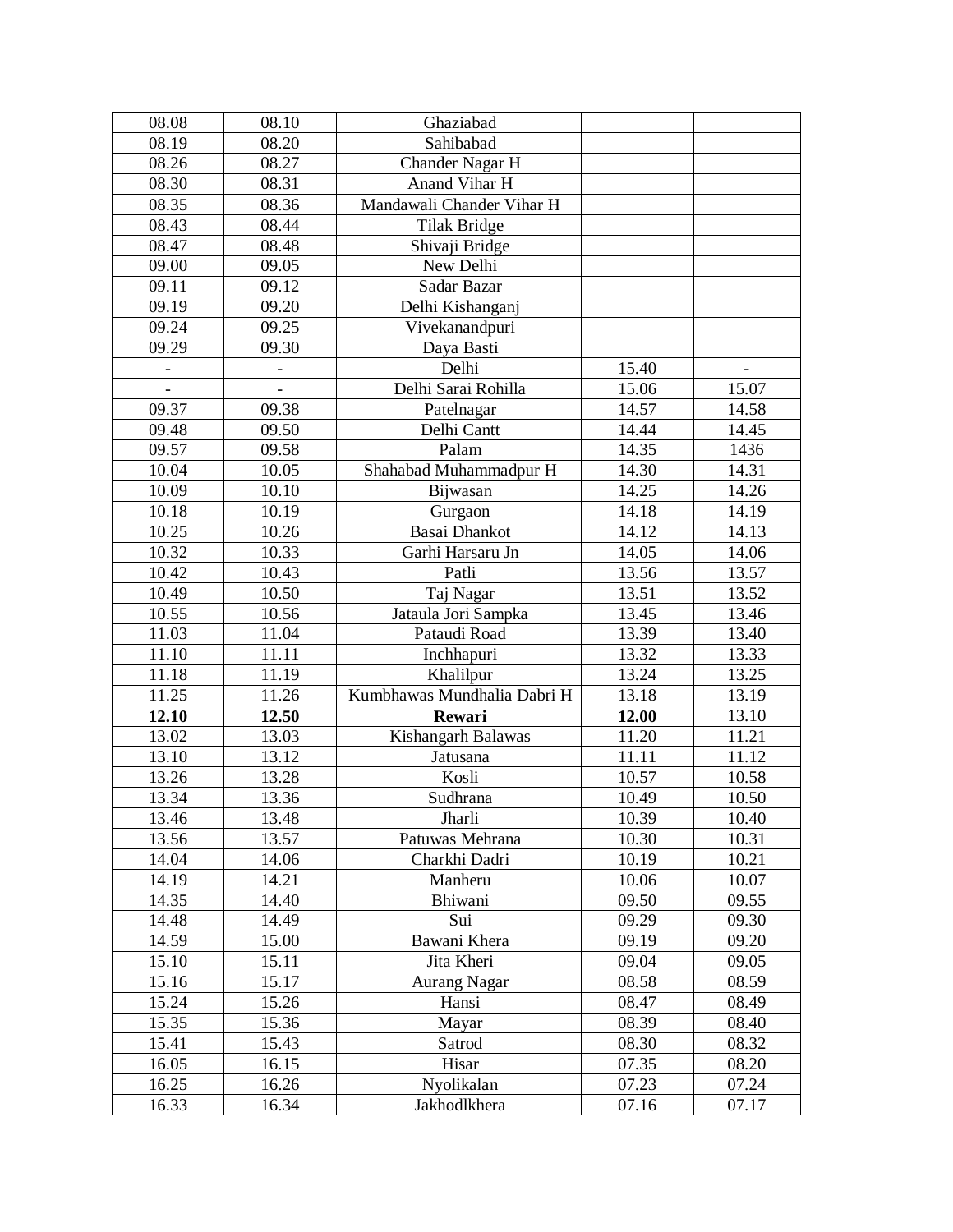| 16.46 | 16.48 | Mandi Adampur            | 07.01                    | 07.03          |
|-------|-------|--------------------------|--------------------------|----------------|
| 17.00 | 17.01 | Khabra Kalan             | 06.50                    | 06.51          |
| 17.06 | 17.08 | <b>Bhattu</b>            | 06.41                    | 06.43          |
| 17.23 | 17.25 | Ding                     | 06.24                    | 06.26          |
| 17.32 | 17.33 | Jodhka                   | 06.18                    | 06.19          |
| 17.37 | 17.39 | Suchan Kotli             | 06.10                    | 06.12          |
| 17.50 | 17.51 | Bajekan                  | 05.58                    | 05.59          |
| 18.05 | 18.10 | <b>Sirsa</b>             | 05.45                    | 05.50          |
| 18.25 | 18.26 | Bara Gudha               | 05.27                    | 05.28          |
| 18.36 | 18.37 | Sukhchain                | 05.17                    | 05.18          |
| 18.44 | 18.46 | Kalanwali                | 05.07                    | 05.09          |
| 18.54 | 18.56 | Ratangarh Kanakwal       | 05.00                    | 05.01          |
| 19.03 | 19.05 | Raman                    | 04.51                    | 04.53          |
| 19.13 | 19.14 | <b>Bangi Nihal Singh</b> | 04.45                    | 04.46          |
| 19.21 | 19.22 | Manwala Kot Bakhtu       | 04.38                    | 04.39          |
| 19.28 | 19.30 | Shergarh                 | 04.31                    | 04.32          |
| 19.40 | 19.41 | Gahri Bhagi              | 04.22                    | 04.23          |
| 20.50 | 21.10 | Bhatinda Jn              | 03.55                    | 04.10          |
| 21.27 | 21.28 | <b>Bulluana</b>          |                          |                |
| 21.40 | 21.42 | Giddarbaha               | 03.09                    | 03.11          |
| 21.58 | 22.00 | Malout                   | 02.51                    | 02.53          |
| 22.12 | 22.13 | Pakki                    |                          |                |
| 22.28 | 22.30 | Abohar                   | 02.26                    | 02.28          |
| 22.42 | 22.43 | Panj Kosi                |                          |                |
| 22.55 | 22.57 | Hindumalkote             |                          |                |
| 23.19 | 23.20 | Fatuhi                   | $\overline{\phantom{0}}$ | $\overline{a}$ |
| 23.45 | Last  | <b>Shri Ganganagar</b>   | First                    | 01.45          |

## **RAKE FIT-IN: -**

- Train No. 04436 MUT-RE Special ( Old No.-54412 ) will run as 14030 Express between MUT-SGNR Commencing Ex, MUT from 16-05-2022 onwards.
- Same rake after arriving at SGNR will work as 14029 (Old No. 14733/54416) on 17-05-2022 for DLI as single train.
- Rake of 14029 arriving DLI on 17-05-2022 will work as 04283 (old no 54417) for RE. Same rake will work onward restoring 04286 (old no 54420) on same date i. e. on 17-05-2022.
- Rake of 04286 (old no 54420) arriving DLI on 17-05-2022 will work as 04285 (old no 54413) for RE on same date i.e. 18-05-2022 onward as 04990 (old no 54414) between RE-DLI/04989 (old no 54421) between DLI – RE/04435 (old no 54411) between RE-MUT on same date i. e. on 18-05-2022.
- To pick up the service of 04435 ( 54411 ) Ex. RE-MUT on 16-05-2022 & 17-05-2022, separate rake will be provided at RE.

**T. No 04733 KSI-DLI Express Spl. (on 12.05.2022)** (Inaugural ) **Station Arr. Dept.** KSI .... 11.30 NLQ 11.37 11.38

**Inaugural run: -** Inaugural Run of Train No. 04733 KSI-DLI Express Spl. (on 12.05.22).